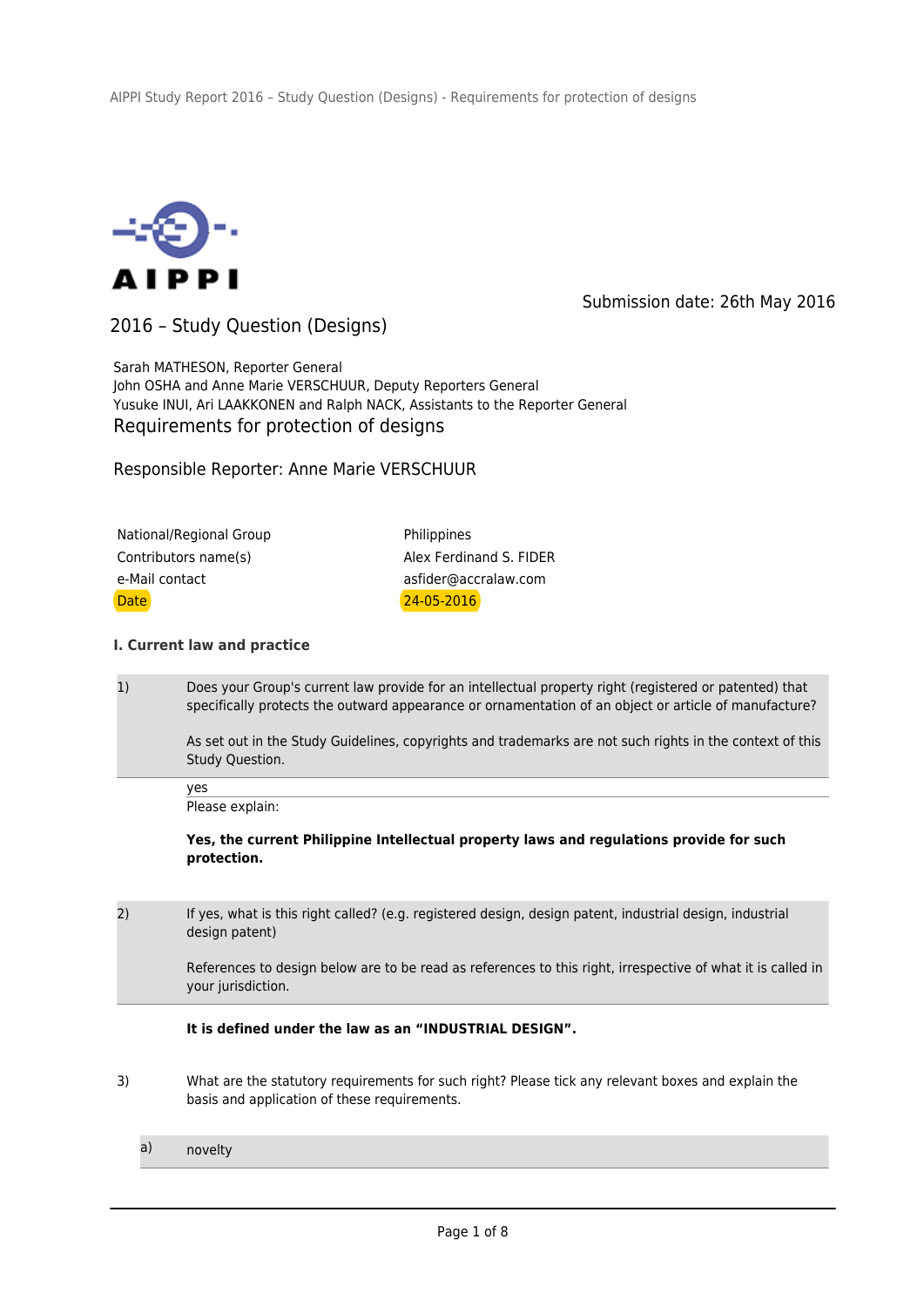# **Similar to the requirements of patent, the industrial design must not form part of a prior art anywhere in the world.**

| b) | non-obviousness      |
|----|----------------------|
| c) | inventive step       |
| d) | individual character |
| e) | originality          |
| f) | aesthetic            |
| g) | ornamental           |

## **The law specifically requires that the industrial design is ornamental or with a special appearance.**

- h) other, namely ...
- 4) Does your Group's current law deny design protection to a design with an appearance that is dictated solely by its function?

yes

Please explain:

**YES. Under Rule 1501 of the Revised Implementing Rules and Regulations on Utility Model and Industrial Design ("Implementing Rules"), industrial designs that are dictated essentially by technical or functional considerations to obtain a technical result are not registrable.** 

- 5) If yes, what are the relevant factors to determine whether or not a design is deemed unprotectable as being functional? Please tick any relevant boxes and explain as applicable:
	- a) whether the overall appearance is dictated solely by its technical function

**Philippine law and jurisprudence do not provide the factors in determining whether the design is functional. The law merely states that the design that must not be dictated essentially by technical or functional considerations.**

**The Intellectual Property Office (IPO) reviews only the drawings and the claims. Thus, the bases in evaluating industrial designs are only the formal drawings, a statement of the characteristic features of the design, if any, and the claims on the designs. If the statement of the characteristic features relates to the function/s of the article of manufacture or there is a claim of functionality, the examiner will issue a rejection.**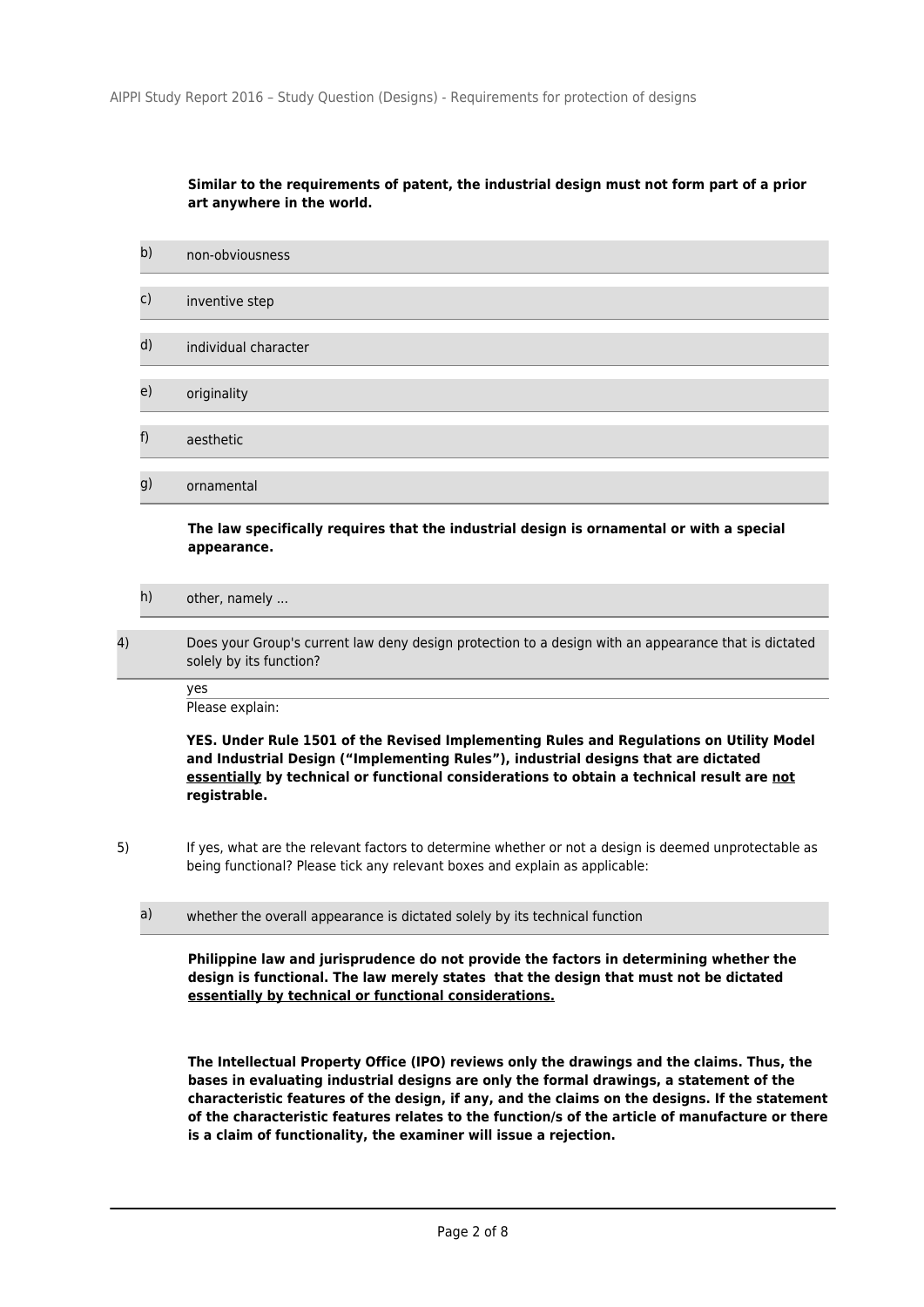- b) whether each portion of the overall appearance is dictated solely by its technical function
- c) the availability of alternative appearances that can obtain the same functional result
- d) the need to achieve the product's technical function was the only relevant factor when the design in question was selected
- e) other, namely …
- 6) Does your Group's current law deny design protection to any portions (e.g. a "feature", "element") of the overall design that are deemed functional?
	- no
	- Please explain:

**The law is silent on this point. But based on the definition of an industrial design under Rule 1500 of the Implementing Rules, the composition of shape, lines, colors, or a combination thereof, or any three-dimensional form, whether or not associated with shape, lines, or colors must produce an aesthetic and ornamental effect in their tout ensemble or when taken as a whole.**

 **Thus, the answer is NO, the denial is for the whole design and not just the parts thereof.**

- 7) If yes, what are the relevant factors to determine whether or not a portion is deemed functional? Please tick any relevant boxes and explain as applicable:
	- a) whether the overall appearance is dictated solely by its technical function
	- b) the availability of alternative appearances for the portion to obtain the same functional result
	- c) the need to achieve the product's technical function was the only relevant factor when the portion in question was selected
	- d) other, namely …
- 8) What is the effect on the scope of protection of a design with one or more functional portions? Please tick any relevant boxes and explain as applicable:
	- a) any portions deemed functional will not be taken into account when assessing infringement
	- b) any portions deemed functional will not be taken into account when assessing validity
	- c) any portions deemed functional will not be taken into account separately when assessing infringement, but can play a role in the overall comparison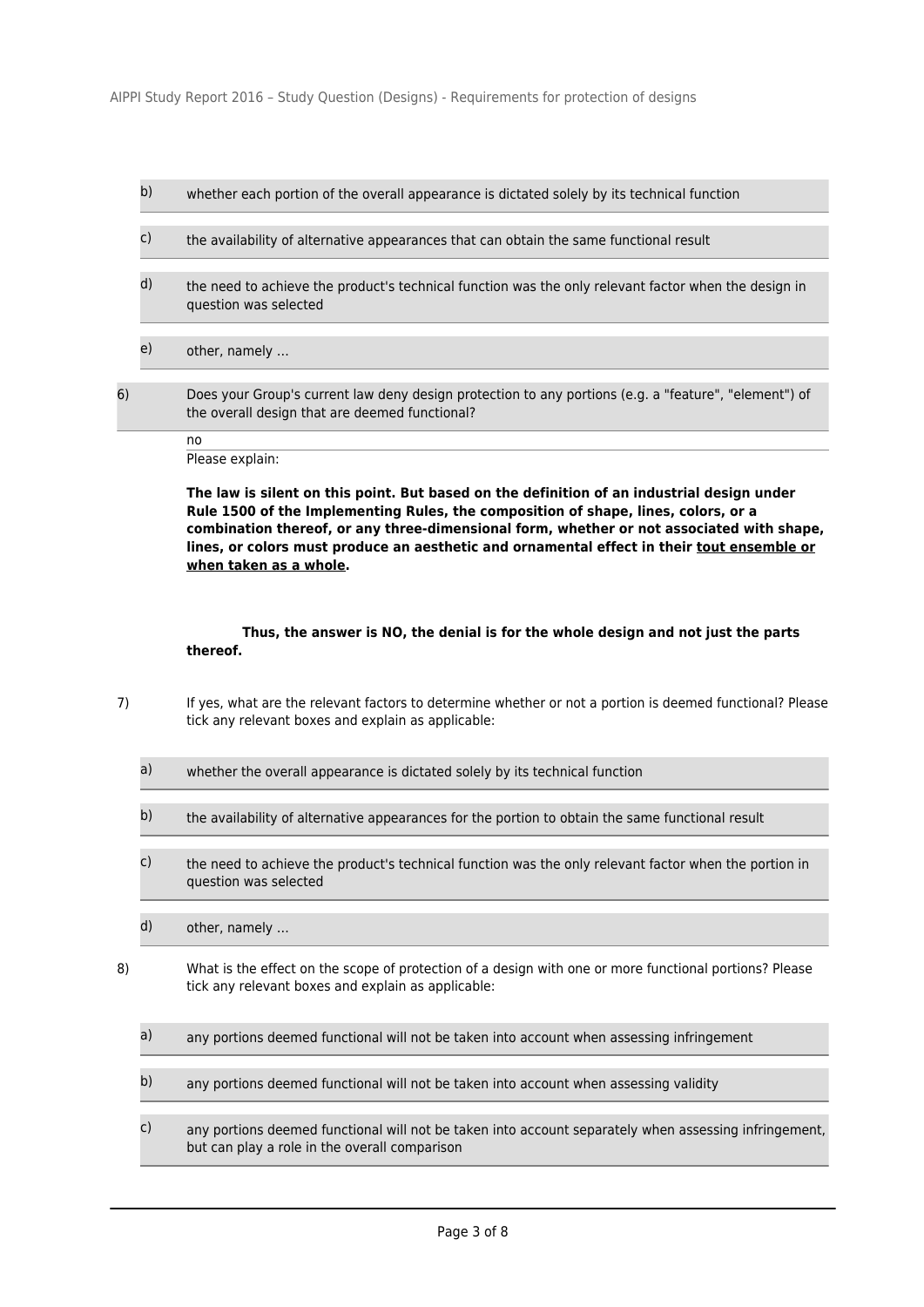- d) any portions deemed functional will not be taken into account separately when assessing validity, but may play a role in the overall comparison
- e) no effect (e.g. so long as the overall appearance is not dictated solely by its technical function, all portions of the design are included in the scope of protection, irrespective as to whether any portions may be functional)
- f) the Group's current law is unsettled
- g) other, namely ...

**If the design claims a function, the practice in the IPO is that the design application will be rejected under Rule 1501 (a) of the Implementing Rules as a non-registrable design. The applicant may then opt to file a new invention patent application or a utility model application on the subject matter of the rejected design and claim the functional features thereof. Under our law, a design application cannot be converted to a patent or utility model application.**

### **II. Policy considerations and possible improvements to your current law**

- 9) How can the following aspects of your Group's current law be improved, if at all?
	- a) the definition or meaning of a "design"

**The definition should clearly state that this pertains to the physical appearance or aesthetic only, without regard to the function of the same, if such is the intention of the law.** 

b) the requirements for protection of a design

**The requirement must clearly state that the design is protected only for its appearance and the novelty of such appearance, without considering the function of the design**

c) the treatment of functionality in the sense described in paragraph 14) of the Study Guidelines or aspects of such functionality

**The Implementing Rules must clearly specify what will happen if there is a partial claim of functionality in the design. The law and the Implementing Rules are silent on the same.**

**The Implementing Rules and/or Examination Guidelines should have clear provisions on how to evaluate functionality in design applications.**

10) Are there any other policy considerations and/or proposals for improvement to your current law falling within the scope of this Study Question?

no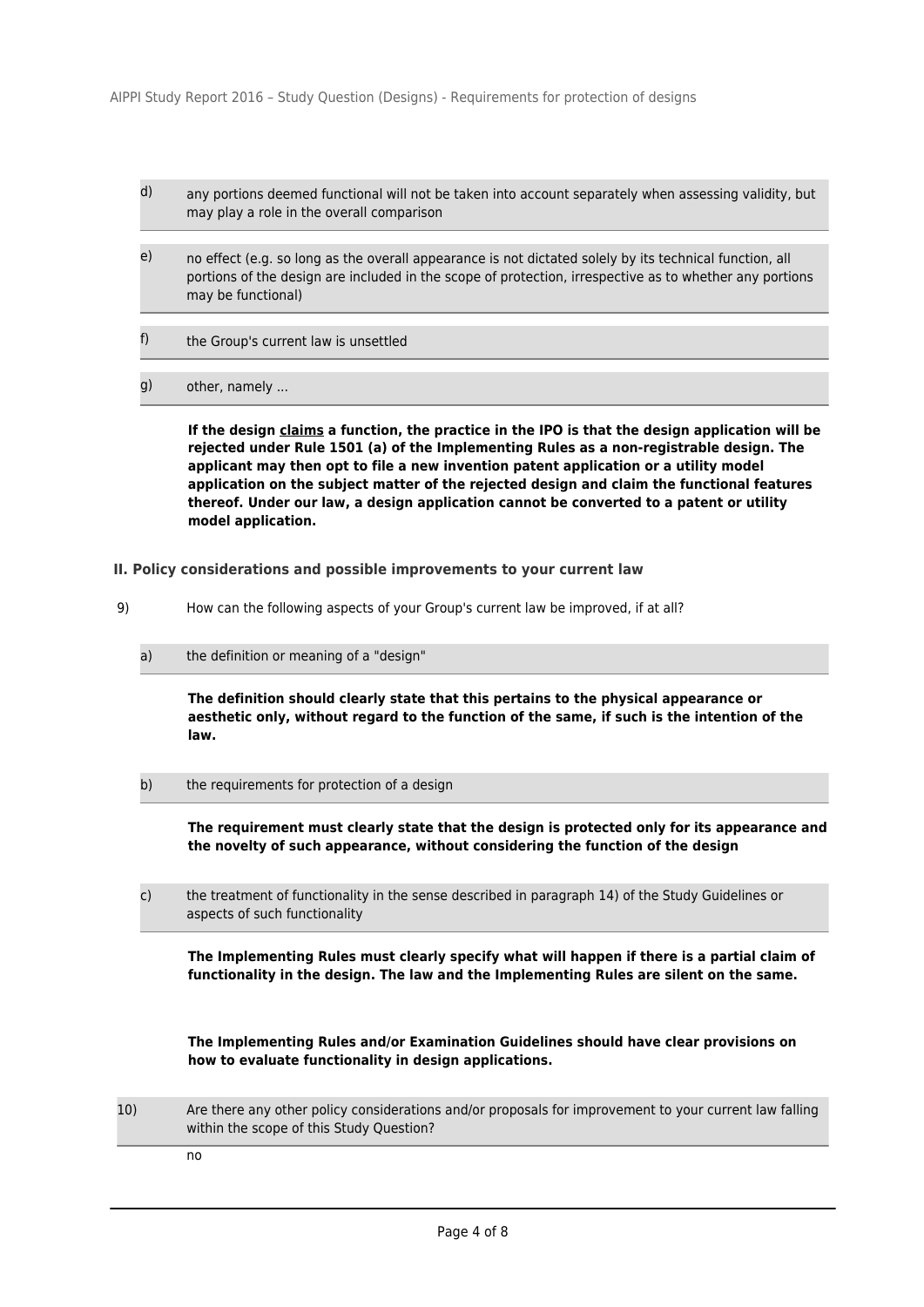Please explain:

### **None at the moment.**

# **III. Proposals for harmonisation**

11) Does your Group consider that harmonisation in the three areas in question 9) above is desirable? If yes to some but not all of those three areas, please state in relation to which of the areas your Group considers harmonisation is desirable. If yes in relation to any of those areas, please respond to the following questions without regard to your Group's current law.

Even if no in relation to any of those areas, please address the following questions to the extent your Group considers your Group's current law could be improved.

no Please explain:

**No. Current Philippine law and rules provide for two (2) existing systems, the industrial design scheme which focuses on the aesthetic, and the utility model scheme which can cover functionality. Harmonizing the same would require amending the law.**

12) Should there be harmonisation of the definition of an intellectual property right that specifically protects the outward appearance or ornamentation of an object or article of manufacture?

> yes Please explain:

**Yes, there should be a uniform definition of an intellectual property right that protects outward appearance. This would avoid conflict of definition between two (2) countries in case dispute arises.**

13) If so, what should that right be called?

**Industrial design, following the term used in the Philippines.** 

14) What should the requirements for such right be? Please tick any relevant boxes and explain the basis and application of these requirements:

a) novelty

**Already provided for in the existing law.** 

- b) non-obviousness
- c) inventive step
- d) individual character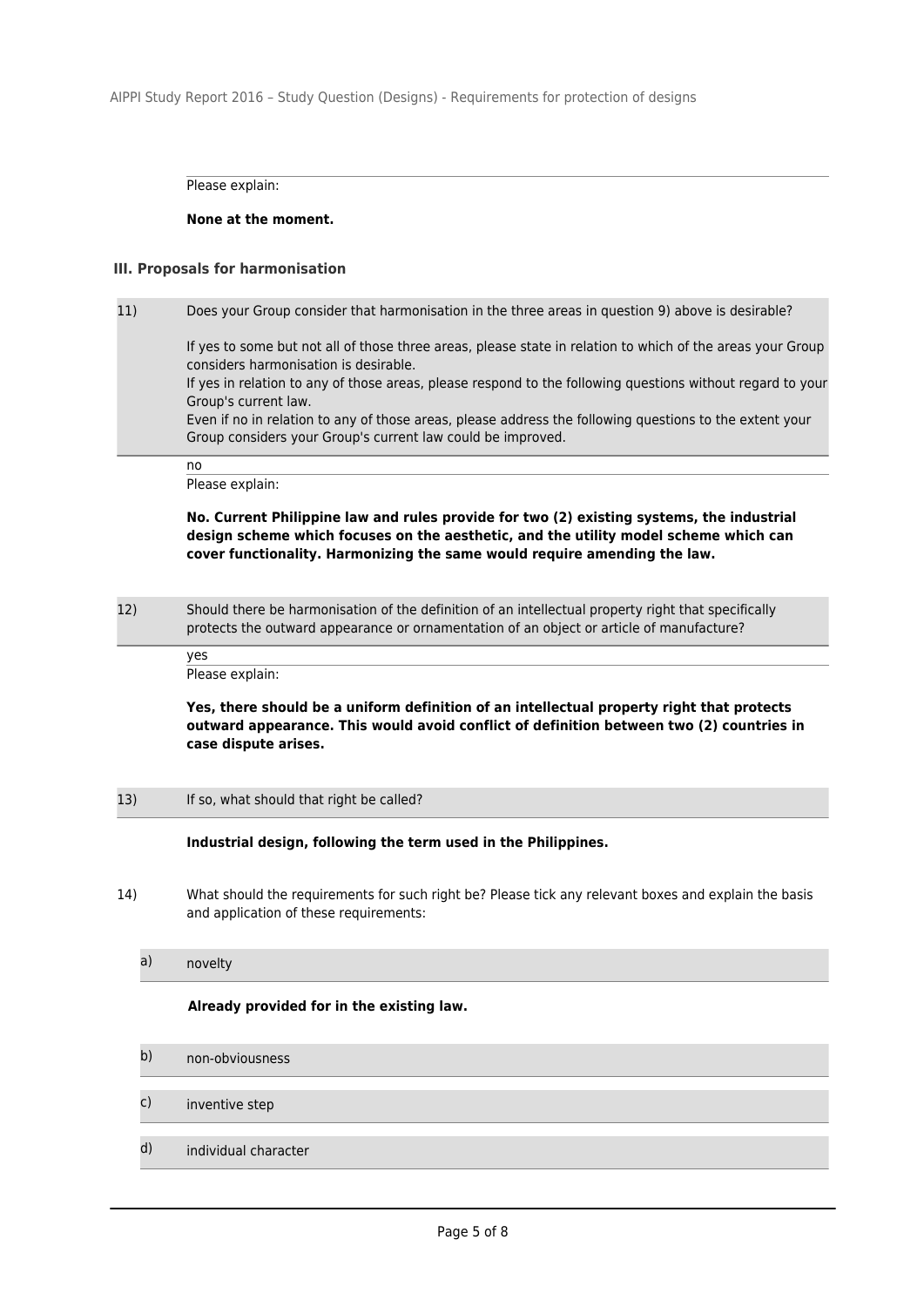# **This requirement is related to novelty of the design.**

e) originality

**This requirement is related to novelty of the design.**

f) aesthetic

#### **This requirement is related to ornamental feature of the design.**

g) ornamental

#### **Already provided for in the existing law.**

| h) | other, namely |  |
|----|---------------|--|
|----|---------------|--|

# 15) Should design protection be denied to a design with an appearance that is dictated solely by its function?

yes

Please explain:

## **Yes, to avoid conflict in our present law.**

- 16) If yes, what should the relevant factors be to determine whether or not a design is deemed unprotectable as being functional? Please tick any relevant boxes and explain as applicable:
	- a) whether the overall appearance is dictated solely by its technical function

### **This is in accordance with the present law.**

- b) whether each portion of the overall appearance is dictated solely by its technical function
- c) the availability of alternative appearances that can obtain the same functional result
- d) the need to achieve the product's technical function was the only relevant factor when the design in question was selected
- e) other, namely …
- 17) Should design protection be denied to any portions (e.g. a "feature", "element") of the overall design that are deemed functional?

yes

Please explain: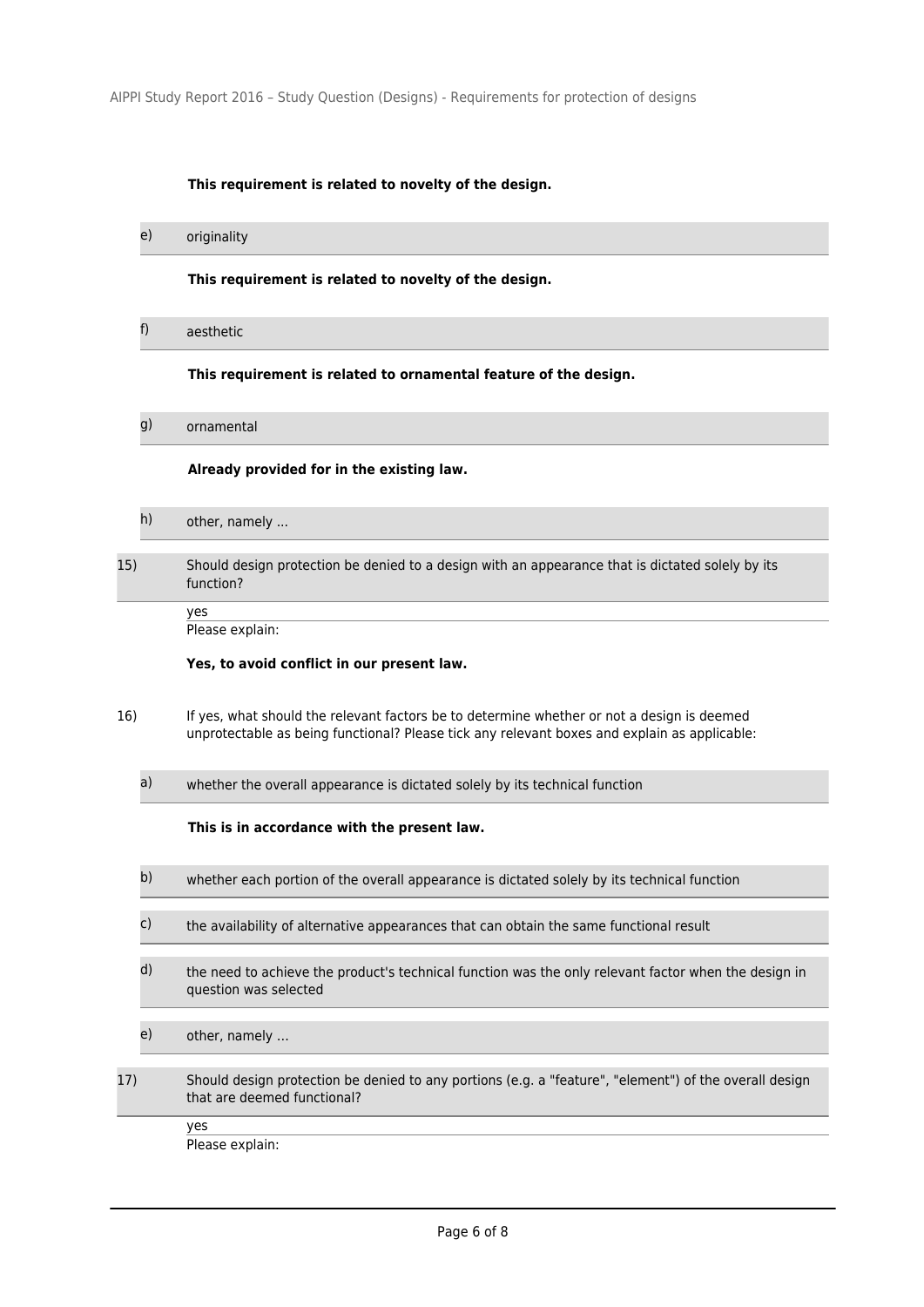- 18) If yes, what should the relevant factors be to determine whether a portion of a design is functional? Please tick any relevant boxes and explain as applicable:
	- a) whether the overall appearance is dictated solely by its technical function

### **This is in accordance with the present law.**

- b) the availability of alternative appearances for the portion to obtain the same functional result
- c) the need to achieve the product's technical function was the only relevant factor when the portion in question was selected
- d) other, namely ...
- 19) What should the effect be on the scope of protection of a design with one or more functional portions? Please tick any relevant boxes and explain as applicable:
	- a) any portions deemed functional will not be taken into account when assessing infringement
	- b) any portions deemed functional will not be taken into account when assessing validity
	- c) any portions deemed functional will not be taken into account separately when assessing infringement, but can play a role in the overall comparison
	- d) any portions deemed functional will not be taken into account separately when assessing validity, but may play a role in the overall comparison
	- e) no effect (e.g. so long as the overall appearance is not dictated solely by its technical function, all portions of the design are included in the scope of protection, irrespective as to whether any portions may be functional)
	- f) the Group's current law is unsettled

**There is currently no jurisprudence on the matter. Under our law, the alleged infringer in an design infringement suit may raise as a defense the fact that the design is dictated essentially by technical or functional considerations to obtain a technical result and, therefore, invalid.** 

- g) other, namely ...
- 20) If your answer to question 11) is no, is it your Group's view that a (registered or patented) intellectual property right that specifically protects the outward appearance or ornamentation of an object or article of manufacture should not be available at all?
	- no